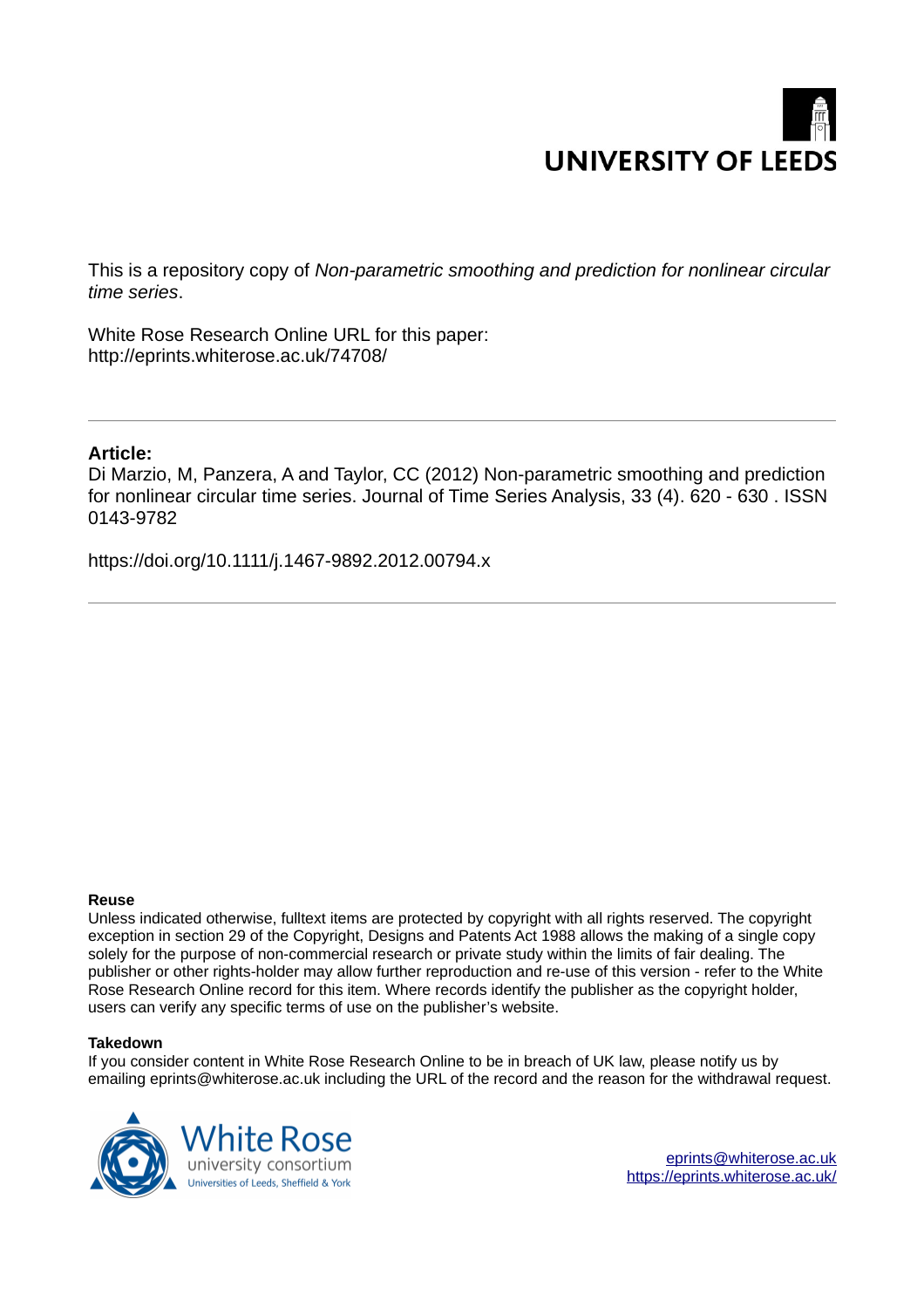# Nonparametric circular time series analysis

Marco Di Marzio<sup>a</sup>, Agnese Panzera<sup>a</sup>, Charles C. Taylor<sup>b,1</sup>

*<sup>a</sup>DMQTE, Universit`a di Chieti-Pescara, Viale Pindaro 42, 65127 Pescara, Italy. <sup>b</sup>Departement of Statistics, University of Leeds, Leeds LS2 9JT, UK.*

#### Abstract

Although most circular datasets are in the form of time series, not much research has been done in the field of circular time series analysis. We propose a nonparametric theory for smoothing and prediction in the time domain for circular time series data. Our model is based on local polynomial fitting which minimizes an angular risk function. Both asymptotic arguments and empirical examples are used to describe the accuracy of our methods. *Key words:* Angular risk, Kernel weights, Linear weights, Long range dependence, Short range dependence *2000 MSC:* 62G07 - 62G08 - 62G20

### 1. Introduction

#### *1.1. Motivation*

Circular data arise whenever *directions* are measured, and are usually expressed as angles relative to some fixed reference point. Given that in the circular setting we have the identity  $0 = 2\pi$ , it is immediately apparent that linear data methods are unsuitable for circular data. In last fifty years, however, *circular statistics* has greatly evolved, and now circular counterparts exist for several parametric data analysis techniques. For a comprehensive account, see the survey paper by Lee  $(2010)$ , and the references therein.

Surely, not a great deal of theory exists for circular time series analysis, even though most datasets are in this form, obvious examples being wind and ocean directions. Note that, in some applications, time itself can be viewed as a circular measurement, but this is not the context of this paper in which we consider time as linear, with a circular observation taken at each time point. Breckling (1989) builds an autoregressive model by wrapping a linear AR(1) model around the circle. Four types of time series model are studied by Fisher & Lee (1994). The first is obtained by wrapping standard linear ARMA processes, and the second by projecting a bivariate linear process. Two further

*Email addresses:* mdimarzio@unich.it (Marco Di Marzio), agnesepanzera@yahoo.it (Agnese Panzera), charles@maths.leeds.ac.uk (Charles C. Taylor)

<sup>1</sup>Corresponding author

*Submitted to Journal of Time Series Analysis October 3, 2011*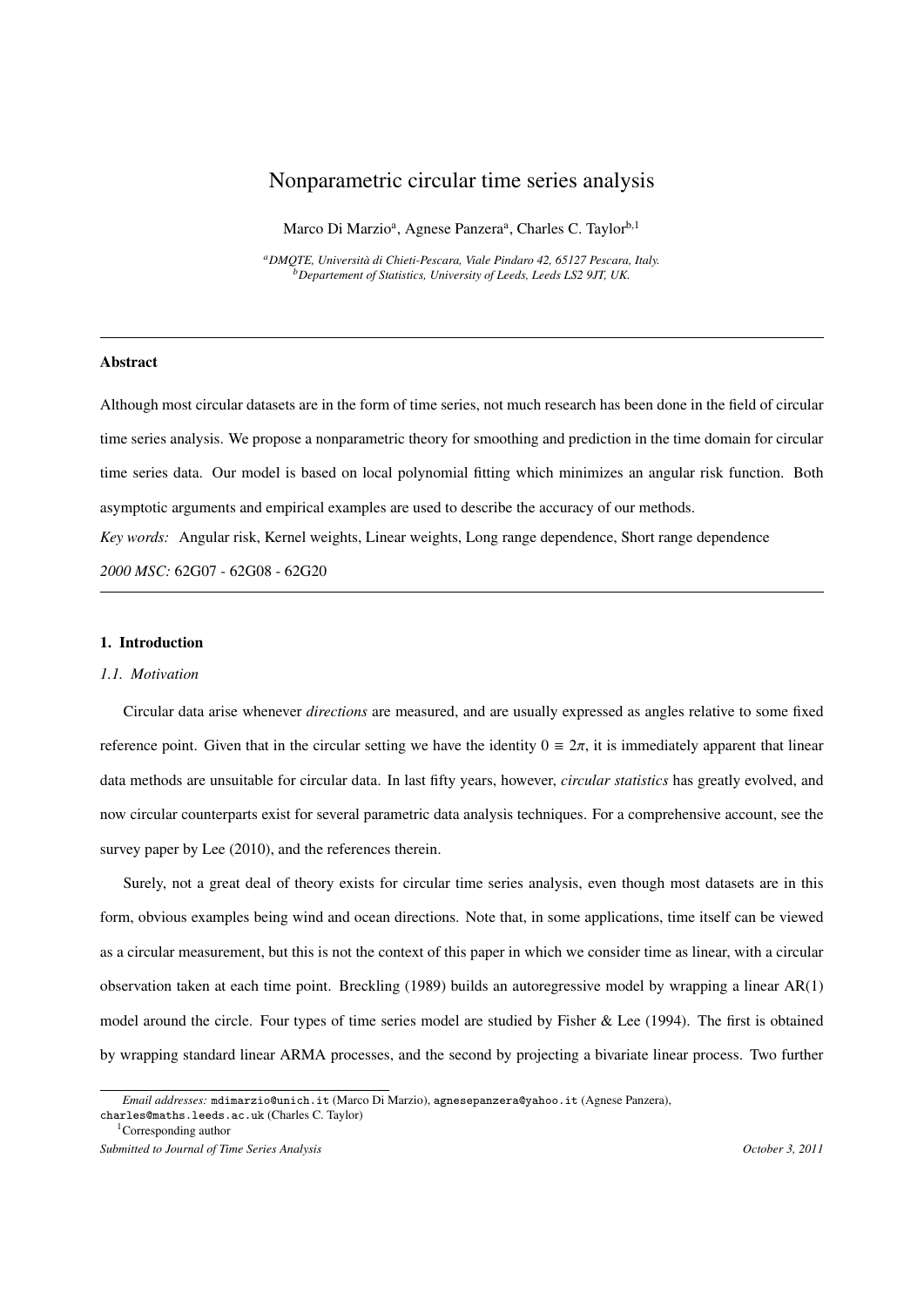models are based on modifications of parametric regression models. Other recent approaches are provided by Artes et al. (2000), who target longitudinal data using generalized estimating equations, by Holzmann et al. (2006), who use hidden Markov models for fitting linear-circular and circular-circular time series, and by the thesis of Hughes (2007), who explores various adaptations of the Möbius model of Downs & Mardia (2002).

On the other hand, nonparametric statistical methods have become more and more popular over the last two decades for the analysis of non-linear time series, see the books of Fan & Yao (2003) and Gao (2007) and the references therein. See also Bosq (1998, chap. 7), who demonstrated that kernel-based estimators have the potential to improve on ARMA models in many situations even when the latter appears appropriate to use. Indeed, existing studies show that linearity assumptions – such as normality, symmetric cycles, unimodality, linearity between lagged variables, and homoscedasticity – are rather strong in most practical situations. Similarly, Box-Jenkins models and ARCH models often yield poor forecasts, particularly if the horizon is large, whereas a suitable nonparametric model behaves efficiently even if stronger assumptions are satisfied and the data are truly linear. Anyway a strong complementarity between parametric and nonparametric methods exists for time series: an obvious example lies in first performing nonparametric trend estimation, then imposing a parametric model for the residual stationary data.

The above arguments provide our motivation for constructing kernel based smoothers for circular time series, as done in the present paper. Specifically, we discuss trend estimation and prediction within a basic model which adds a stationary random noise process to a deterministic trend which is not restricted in its functional form, apart from some smoothness assumptions. In the subsequent Section 1.2 we formulate our model, whereas in Section 2 we present a couple of smoothers which optimize an angular risk: one being based on the idea of local constant fit, the other one employing local linear weights. In Section 3 we face boundary estimation, which in this context is essentially linked to the idea of prediction. Finally, in Section 4 empirical experiments illustrate the findings, using both simulated and real data.

#### *1.2. The model*

Let  ${\{\Theta_t\}}_{t=1}^T$  be a time series of angles taking values in  $\mathbb{T} := [-\pi, \pi]$ . Assume the model

$$
\Theta_t = [m(t/T) + \varepsilon_t](\text{mod}2\pi) \tag{1}
$$

where  $m : [0, 1] \rightarrow \mathbb{T}$  is an unknown smooth function of time representing the trend, and  $\{\varepsilon_t\}$  is a T-valued stationary stochastic process such that  $E[\sin(\epsilon_t)] = 0$  and with autocovariance function regularly varying at infinity with exponent  $\alpha > 0$ , i.e., as  $\ell$  goes to infinity,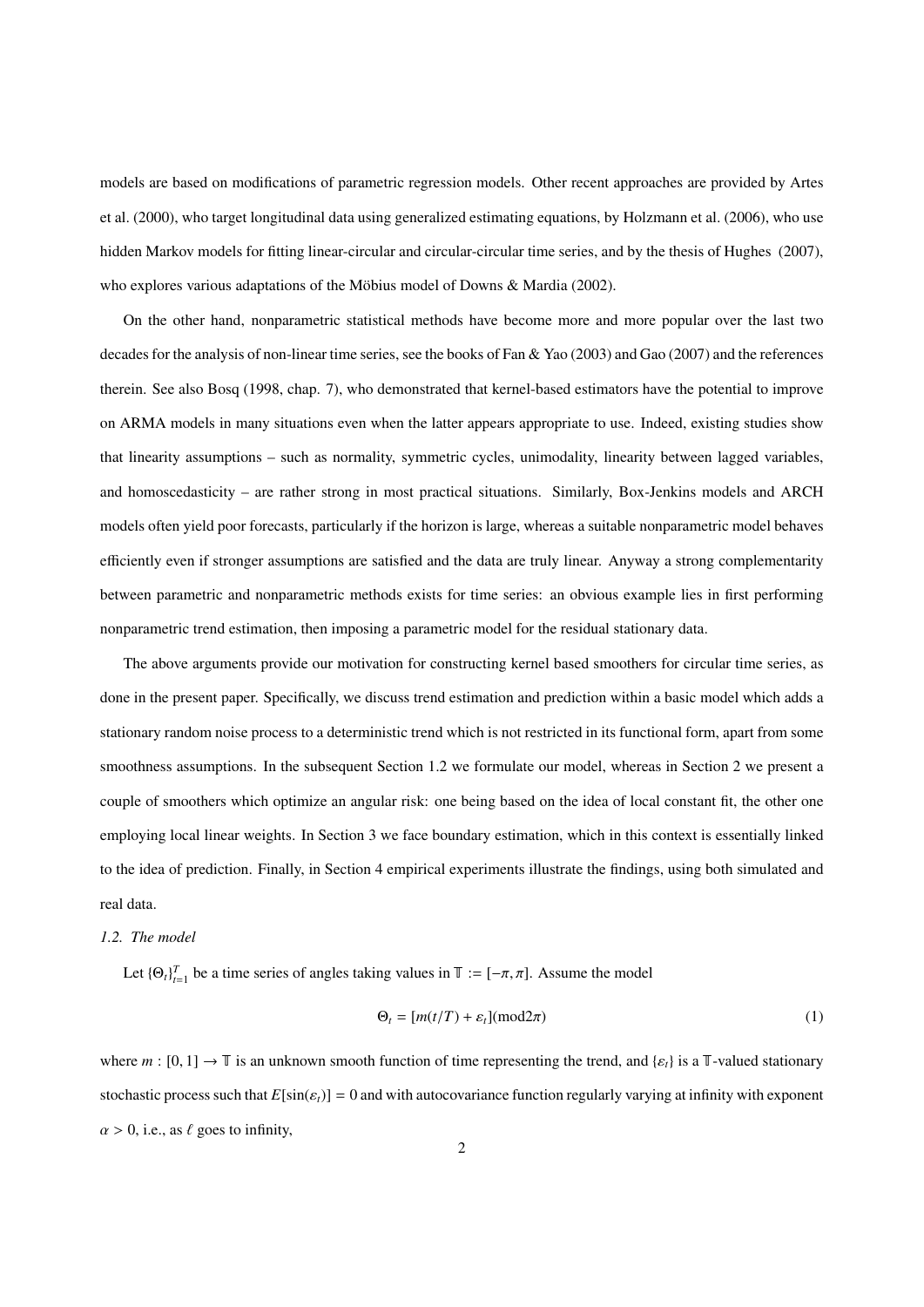a1)  $\gamma_{cc}(\ell) := Cov[\cos(\varepsilon_t), \cos(\varepsilon_{t+\ell})] \sim L_1 |\ell|^{-\alpha};$ 

a2) 
$$
\gamma_{sc}(\ell) := Cov[cos(\varepsilon_t), sin(\varepsilon_{t+\ell})] = E[cos(\varepsilon_t) sin(\varepsilon_{t+\ell})] \sim L_2 |\ell|^{-\alpha};
$$

a3) 
$$
\gamma_{ss}(\ell) := Cov[\sin(\varepsilon_t), \sin(\varepsilon_{t+\ell})] = E[\sin(\varepsilon_t) \sin(\varepsilon_{t+\ell})] \sim L_3 |\ell|^{-\alpha};
$$

where  $L_i \in \mathbb{R} \setminus \{0\}$ , for  $i \in \{1, 2, 3\}$ ,  $\ell \in \mathbb{Z}$ , and ~ means that the ratio of the left and right hand sides converges to 1. We define, moreover,  $|\ell|^{\alpha} := 1$  if  $\ell = 0$ . We say that the case  $0 < \alpha < 1$  indicates a *long-range dependence*, whereas the case  $\alpha > 1$  implies so-called *short-range dependence*.

Note that here, when *T* goes to infinity, the number of observations become denser in the interval [0, 1], with the dependence structure remaining the same. The fact that *m* depends on *t*/*T* makes the trend much more slowly varying than the noise. This is desirable, but involves trend dependence on the sample size *T*, which is slightly weird. The linear version of model (1) has been extensively used to model long-range dependent and non-stationary data. Of course, in the linear case the assumptions concern directly the errors. But, noting that  $sin(\theta) \approx \theta$  for small  $\theta$ , and that  $E[\sin(\varepsilon_t)] = 0$  then a3) closely resembles the linear hypotheses, whereas a1) and a2) do not appear to have linear counterparts.

Concerning assumptions a1)–a3), they say that correlation goes to zero as the temporal lag  $\ell$  diverges. This seems natural, otherwise trend identifiability problems would arise, becoming virtually impossible to distinguish between trend and autocorrelation signal. Nevertheless, it will be seen that an important rôle is played by the strength of the dependence, i.e. the value of  $\alpha$ . In general, for a fixed sample size, we would expect that the variance of an estimator increases with the correlation. In fact, as this latter tends to one, the amount of information in the data diminishes until it coincides with that contained in a single observation. It will often be the case that the autocorrelation structure determines the optimal smoothing degree.

#### 2. Trend estimation

#### *2.1. A local estimator*

If  $m(t/T)$  is a predictor for the random angle  $\Theta_t$ , a risk measure for it is

$$
E[1 - \cos(\Theta_t - m(t/T))],\tag{2}
$$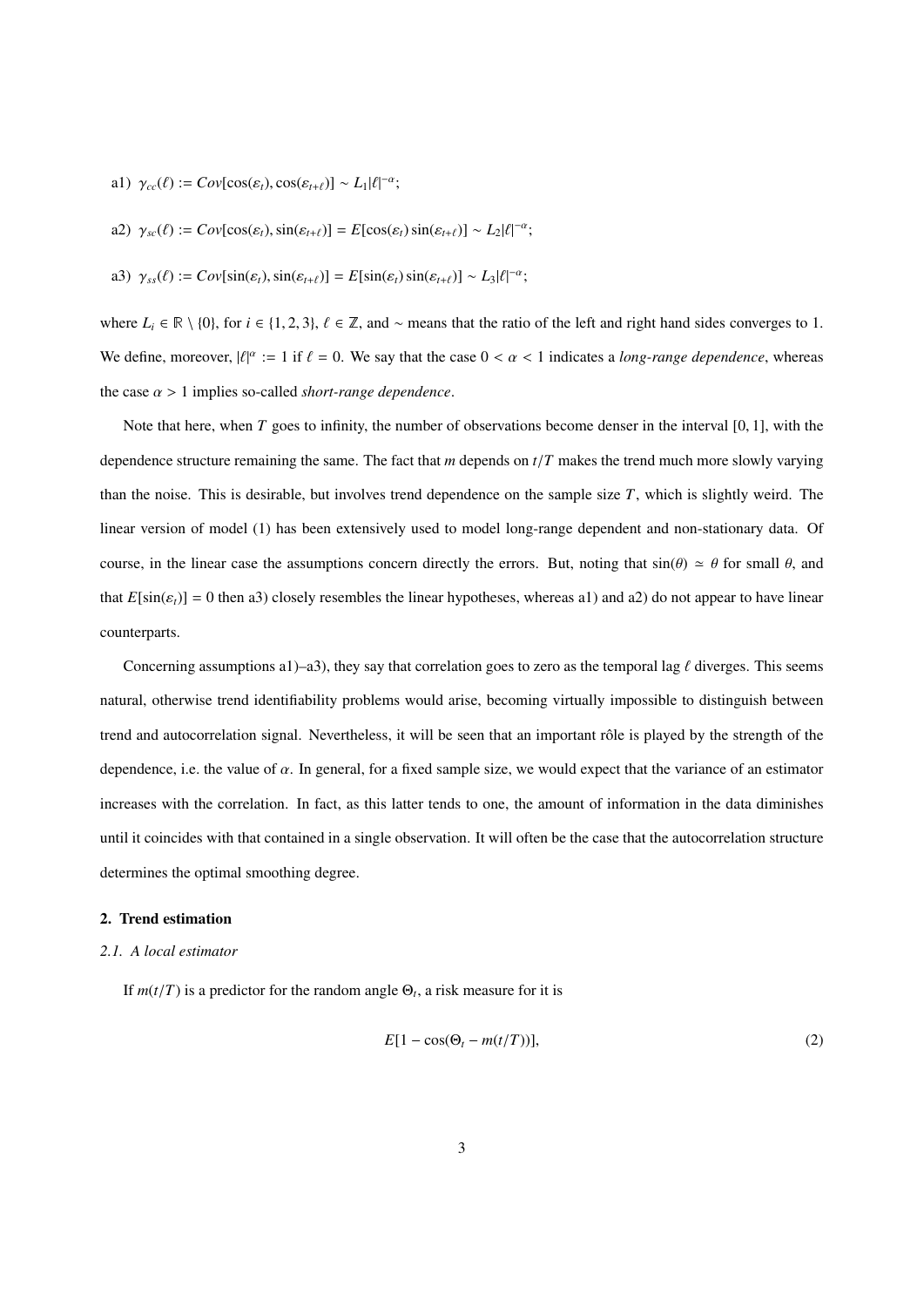which is reminiscent of the  $L_2$  linear risk, given that  $cos(\theta) \approx 1 - \theta^2/2$  for small  $\theta$ . Letting  $m_1(t/T) := E[sin(\Theta_t)],$  and  $m_2(t/T) := E[\cos(\Theta_t)]$ , the minimizer of (2) is

atan2[m<sub>1</sub>(t/T), m<sub>2</sub>(t/T)] = 
$$
\begin{cases} \arctan\left(\frac{m_1(t/T)}{m_2(t/T)}\right), & if m_2(t/T) > 0; \\ \arctan\left(\frac{m_1(t/T)}{m_2(t/T)}\right) + π, & if m_2(t/T) < 0. \end{cases}
$$

Therefore, the approach we suggest is to consider the sample statistics

$$
\hat{m}_1(t/T) := 1/T \sum_{i=1}^T \sin(\Theta_i) W(i/T - t/T) \quad \text{and} \quad \hat{m}_2(t/T) := 1/T \sum_{i=1}^T \cos(\Theta_i) W(i/T - t/T) \quad (3)
$$

with weights *W* defined in such a way that the ratio  $\hat{m}_1(t/T)/\hat{m}_2(t/T)$  is an asymptotically unbiased estimator of  $m_1(t/T)/m_2(t/T)$ , and define as an estimator for the trend function at  $t/T$ ,

$$
\hat{m}(t/T) := \operatorname{atan2}[\hat{m}_1(t/T), \hat{m}_2(t/T)]. \tag{4}
$$

Note that  $\hat{m}_i$  is not necessarily an unbiased estimator of  $m_i$  ( $i = 1, 2$ ) since this will depend on the structure of the weights. Asymptotic unbiasedness will be a distinctive property of the  $\hat{m}_i$ s as formulated in next Section (see Lemma 1) but this will not hold any longer for the weights discussed in Section 2.3; see Lemma 2.

#### *2.2. Using Kernel weights*

Firstly we discuss the estimator (4) with weights  $W(\cdot) = K_h(\cdot) = 1/hK(\cdot/h)$ , where *K*, called a kernel, is a symmetric density function with maximum at 0 and scale parameter *h*, this latter being often called the bandwidth. We will give results for three different settings of  $\alpha$ ; see hypotheses a1)–a3) above. To derive the asymptotic properties of our estimator we need some notation which will also be used elsewhere.

Let  $\mu_j(K) := \int v^j K(v) dv$ ,  $R(K) := \int K^2(v) dv$ ,  $\Gamma_1(\ell) := Cov[\sin(\Theta_i), \sin(\Theta_{i+\ell})], \Gamma_2(\ell) := Cov[\cos(\Theta_i), \cos(\Theta_{i+\ell})],$ and  $\Gamma_3(\ell) := Cov[\sin(\Theta_i), \cos(\Theta_{i+\ell})].$ 

Now we are able to establish some preliminary results in the following

**Lemma 1.** Given the time series  ${\{\Theta_t\}}_{t=1}^T$  observed from the model (1), consider the functions in (3) having  $K_h$  as the *weight function. If*

- *i)* the bandwidth h is such that  $h \to 0$  and  $Th \to \infty$  as  $T \to \infty$ ;
- *ii) K is a bounded and compactly supported kernel;*
- *iii*)  $m''_1$  and  $m''_2$  exist and are continuous at  $t/T$ ;

*then, for*  $j \in \{1, 2\}$ *,* 

$$
E[\hat{m}_j(t/T)] = m_j(t/T) + 2^{-1}h^2\mu_2(K)m''_j(t/T) + o(h^2),
$$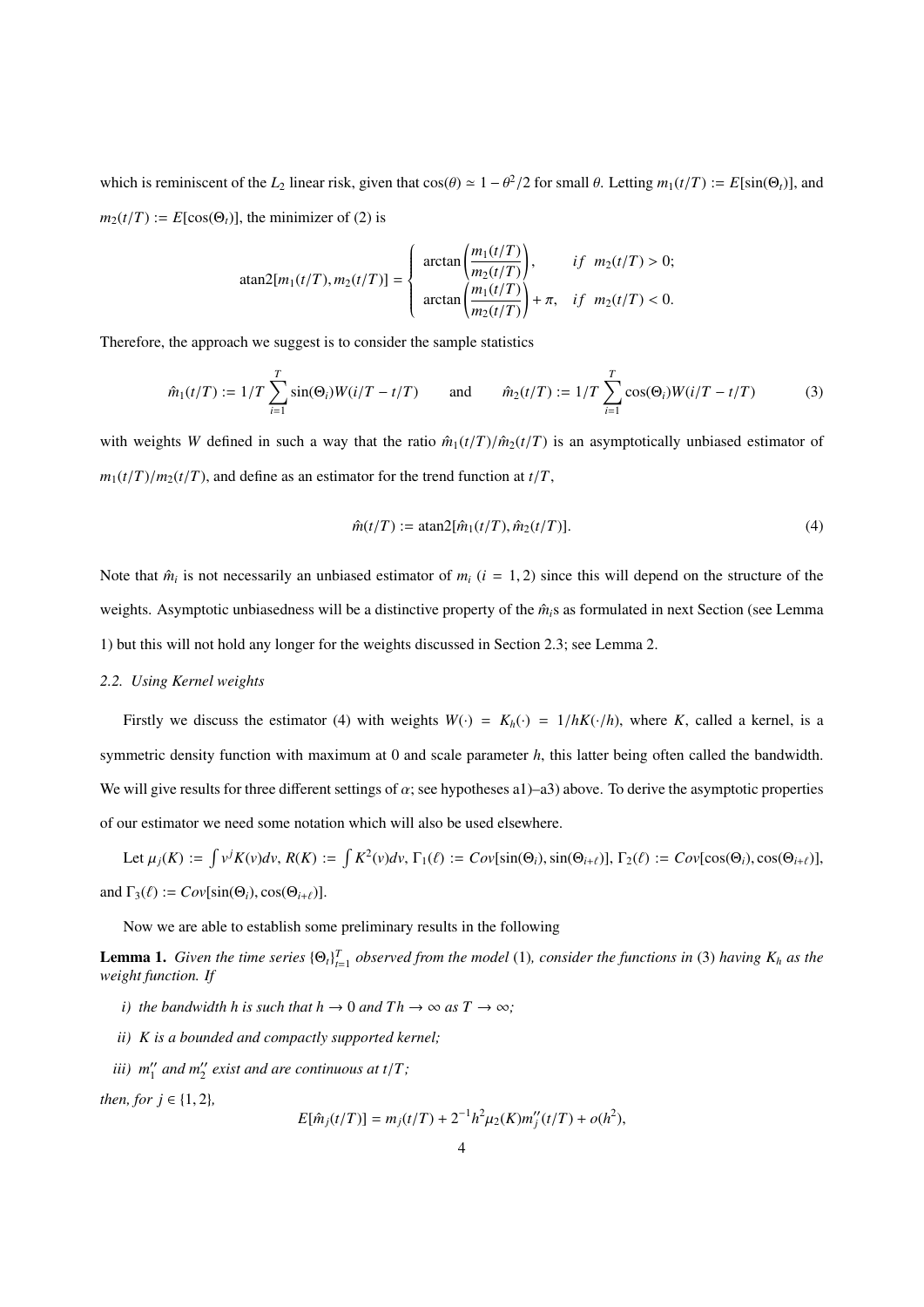$$
Var[\hat{m}_j(t/T)] = \begin{cases} (Th)^{-\alpha} Q_j(u, v) \int \int K(x)K(y)|x - y|^{-\alpha}dxdy + o((Th)^{-\alpha}), & if \alpha \in (0, 1); \\ 2(Th)^{-1} Q_j(u, v)R(K) \log(Th) + o((Th)^{-1} \log(Th)), & if \alpha = 1; \\ (Th)^{-1} \sum \Gamma_j(\ell)R(K) + o((Th)^{-1}), & if \alpha > 1; \end{cases}
$$

*with*

$$
Q_j(u, v) := \begin{cases} L_1 s_u s_v + L_2(c_u s_v + s_u c_v) + L_3 c_u c_v, & if \ j = 1; \\ L_1 c_u c_v - L_2(c_u s_v + s_u c_v) + L_3 s_u s_v, & if \ j = 2; \end{cases}
$$

*and*

$$
Cov[\hat{m}_1(t/T), \hat{m}_2(t/T)] = \begin{cases} (Th)^{-\alpha} U(u, v) \int \int K(x)K(y)|x - y|^{-\alpha}dxdy + o((Th)^{-\alpha}), & if \alpha \in (0, 1); \\ 2(Th)^{-1} U(u, v)R(K) \log(Th) + o((Th)^{-1} \log(Th)), & if \alpha = 1; \\ (Th)^{-1} \sum \Gamma_3(\ell)R(K) + o((Th)^{-1}), & if \alpha > 1, \end{cases}
$$

with  $U(u, v) := s_u c_v L_1 - L_2(s_u s_v - c_u c_v) - L_3 c_u s_v$ , where  $u, v \in (0, h)$ ,  $s_i := \sin(m(i))$  and  $c_i := \cos(m(i))$ .

*Proof.* See Appendix.

Now, using the fact that  $m_1(t/T)$  and  $m_2(t/T)$  are the components of the first trigonometric moment of  $\Theta_t$ , we can write  $m_1(t/T) := C(t/T) f_s(t/T)$  and  $m_2(t/T) := C(t/T) f_c(t/T)$ , where  $C(t/T) := \{m_1^2(t/T) + m_2^2(t/T)\}^{1/2}$  and  $f_s^2(t/T) + f_c^2(t/T) = 1$ , and we get the following

**Theorem 1.** Given the time series  ${\Theta_t}_{t=1}^T$  observed from the model (1), if assumptions i) – iii) of Lemma 1 hold, for *the estimator*  $\hat{m}$  *having*  $K_h$  *as the weight function,* 

$$
E[\hat{m}(t/T)] - m(t/T) = h^2 \mu_2(K) \left[ \frac{m''(t/T)}{2} + \frac{C'(t/T)}{C(t/T)} m'(t/T) \right] + O(v(T, h, \alpha)),
$$

*where*

$$
\nu(T,h,\alpha)=\left\{\begin{array}{lll}(Th)^{-\alpha},&if\ \alpha\in(0,1);\\(Th)^{-1}\log(Th),&if\ \alpha=1;\\(Th)^{-1},&if\ \alpha>1;\end{array}\right.
$$

*moreover*

$$
Var[\hat{m}(t/T)] = \begin{cases} (Th)^{-\alpha} C(t/T)^{-2} V(t/T, u, v) \int \int K(x) K(y) |x - y|^{-\alpha} dx dy + o((Th)^{-\alpha}), & if \alpha \in (0, 1); \\ 2(Th)^{-1} C(t/T)^{-2} V(t/T, u, v) R(K) \log(Th) + o((Th)^{-1} \log(Th)), & if \alpha = 1; \\ (Th)^{-1} C(t/T)^{-2} R(K) Z(t/T) + o((Th)^{-1}), & if \alpha > 1. \end{cases}
$$

*where*

$$
V(t/T, u, v) := f_s^2(t/T)Q_2(u, v) + f_c^2(t/T)Q_1(u, v) - 2f_c(t/T)f_s(t/T)U(u, v),
$$
\n(5)

*and*

$$
Z(t/T) := f_s^2(t/T) \sum_{\ell} \Gamma_2(\ell) + f_c^2(t/T) \sum_{\ell} \Gamma_1(\ell) - 2f_c(t/T) f_s(t/T) \sum_{\ell} \Gamma_3(\ell). \tag{6}
$$

*Proof.* See Appendix.

Note that for homoscedastic errors the function *C* will be a constant, and so *C* ′ will be zero, and in this case the first term in the bias is the usual form for a Nadaraya-Watson estimator when the observations have an equi-sapced design. We can see that, as in the linear theory, when the correlation decays at a slow rate, that rate dominates the asymptotic variance, whilst in the case of short range dependence we have rates which are the same as the *i.i.d.* case.

 $\Box$ 

 $\Box$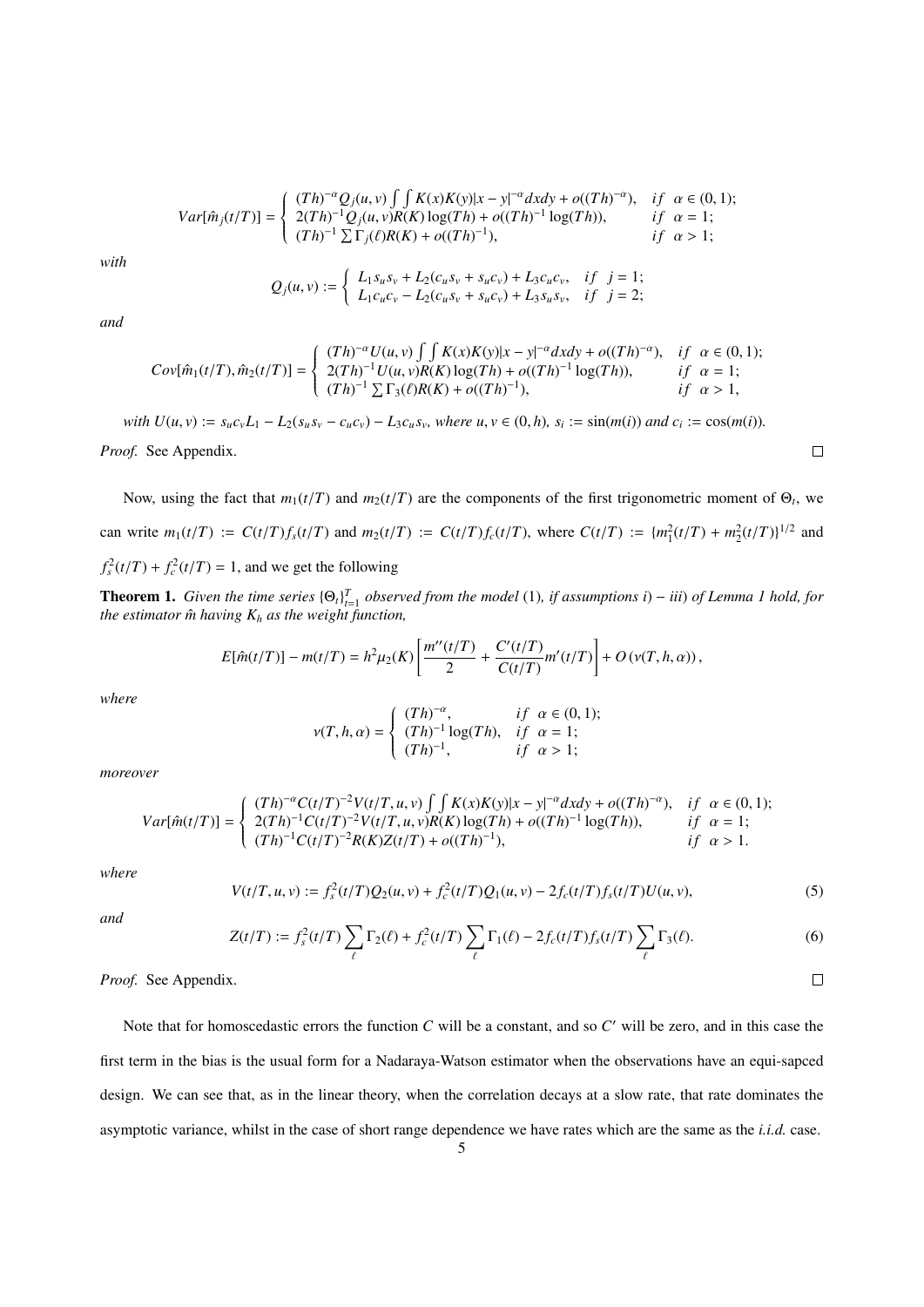*2.3. Using local linear weights*

Let

$$
W(i/T - t/T) = T^{-1}K_h(i/T - t/T)\left\{\sum_{k=1}^T K_h(k/T - t/T)(k/T - t/T)^2 - (i/T - t/T)\sum_{k=1}^T K_h(k/T - t/T)(k/T - t/T)\right\},\tag{7}
$$

which are the weights of local linear polynomial fitting. The quantities needed to derive the asymptotic properties of

the resulting trend function estimator are provided by the following

**Lemma 2.** Given the time series  ${\Theta_t}_{t=1}^T$  from the model (1), if assumptions i)- iii) of Lemma 1 hold, then for the *functions in* (3) *having* (7) *as the weight function, and*  $j \in \{1, 2\}$ *,* 

$$
E[\hat{m}_j(t/T)] = h^2 \mu_2(K) \left\{ m_j(t/T) + 2^{-1} h^2 \mu_2(K) m''_j(t/T) \right\} + o(h^4),
$$

$$
Var[\hat{m}_j(t/T)] \sim \begin{cases} h^4 \mu_2^2(K)(Th)^{-\alpha} Q_j(u, v) \int \int K(x)K(y)|x - y|^{-\alpha} dxdy + o(T^{-\alpha}h^{4-\alpha}), & if \alpha \in (0, 1); \\ 2h^3 \mu_2^2(K)T^{-1} Q_j(u, v)R(K) \log(Th) + o(T^{-1}h^3 \log(Th)), & if \alpha = 1; \\ h^3 \mu_2^2(K)T^{-1} \sum \Gamma_j(\ell)R(K) + o(T^{-1}h^3), & if \alpha > 1; \end{cases}
$$

*and*

$$
Cov[\hat{m}_1(t/T), \hat{m}_2(t/T)] \sim \begin{cases} h^4 \mu_2^2(K)(Th)^{-\alpha} U(u, v) \int \int K(x)K(y)|x - y|^{-\alpha} dxdy + o(T^{-\alpha}h^{4-\alpha}), & if \alpha \in (0, 1); \\ 2h^3 \mu_2^2(K)T^{-1} U(u, v)R(K) \log(Th) + o(T^{-1}h^3 \log(Th)), & if \alpha = 1; \\ h^3 \mu_2^2(K)T^{-1} \sum \Gamma_3(\ell)R(K) + o(T^{-1}h^3), & if \alpha > 1. \end{cases}
$$

*Proof.* See Appendix.

The accuracy measures of the estimator (4) are provided by the following

**Theorem 2.** Given the time series  ${\Theta_t}_{t=1}^T$  observed from the model (1), if assumptions i) – *iii*) of Lemma 1 hold, for *the estimator m̂ equipped with the weight function in* (7),

$$
E[\hat{m}(t/T)] - m(t/T) = h^2 \mu_2(K) \left\{ \frac{m''(t/T)}{2} + \frac{C'(t/T)}{C(t/T)} m'(t/T) \right\} + O(\delta(T, h, \alpha))
$$

*where*

$$
\delta(T, h, \alpha) = \begin{cases} T^{-\alpha} h^{4-\alpha}, & \text{if } \alpha \in (0, 1); \\ T^{-1} h^3 \log(Th), & \text{if } \alpha = 1; \\ T^{-1} h^3, & \text{if } \alpha > 1. \end{cases}
$$

*and*

$$
Var[\hat{m}(t/T)] = \begin{cases} (Th)^{-\alpha} C(t/T)^{-2} V(t/T, u, v) \int \int K(x) K(y) |x - y|^{-\alpha} dx dy + o((Th)^{-\alpha}), & if \alpha \in (0, 1); \\ 2(Th)^{-1} C(t/T)^{-2} R(K) \log(Th) V(t/T, u, v) + o((Th)^{-1} \log(Th)), & if \alpha = 1; \\ (Th)^{-1} C(t/T)^{-2} R(K) Z(t/T) + o((Th)^{-1}), & if \alpha > 1; \end{cases}
$$

*where V and Z are the functions defined in* (5) *and* (6) *respectively.*

*Proof.* See Appendix.

 $\Box$ 

 $\Box$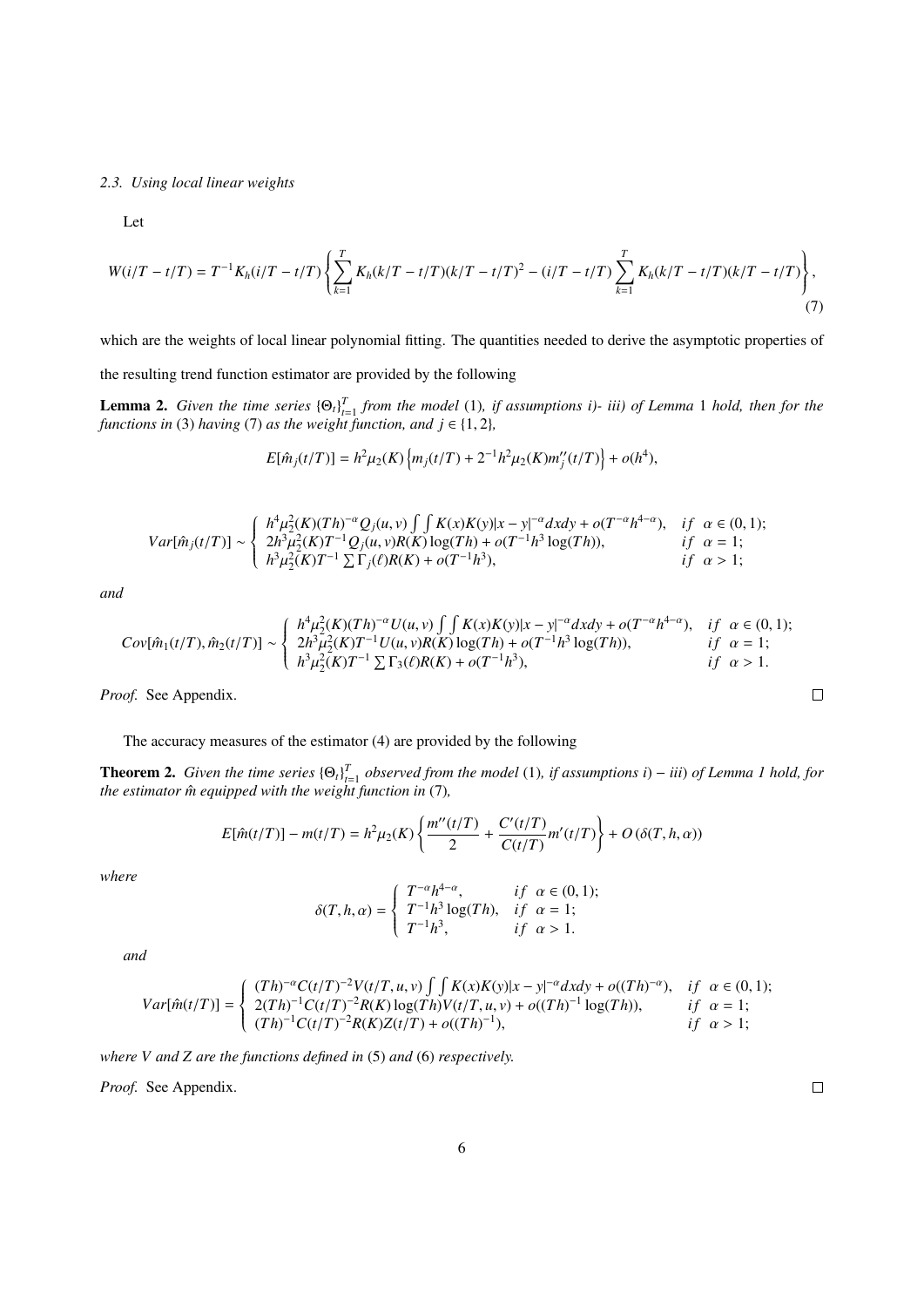#### 3. Prediction and estimation at the boundary regions

We call prediction the task of estimating  $m((T + r)/T)$ ,  $r \in \mathbb{N}$ , under the model (1). Our predictor implements the standard idea of using specific one-sided kernels,  $\mathcal{K}(u) := aK(u)\mathbb{1}_{\{u\leq 0\}}$ , with  $a^{-1} := \int_{-\infty}^{0} K(u)du$ , intended to make the contribution of Θ*<sup>t</sup>* larger as *t* becomes closer to *T*. When kernel weights are employed, we can establish the following **Theorem 3.** *Given the time series*  ${\Theta_t}_{t=1}^T$  *observed from the model* (1)*, if assumptions i*) – *iii*) *of Lemma 1 hold, for the estimator*  $\hat{m}$  *having*  $K_h$  *as the weight function, and each t*  $\in$  [0, *T* + *r*]*, then* 

$$
E[\hat{m}(t/T)] - m(t/T) = h\left\{ \left[ \mu_1(\mathcal{K}) + h\mu_2(\mathcal{K}) \frac{C'(t/T)}{C(t/T)} \right] m'(t/T) + h\frac{\mu_2(\mathcal{K})}{2} m''(t/T) \right\} + O(\nu(T, h, \alpha)),
$$

*and*

$$
Var[\hat{m}(t/T)] = \begin{cases} (Th)^{-\alpha} C^{-2}(t/T) V(t/T, u, v) \int \int \mathcal{K}(x) \mathcal{K}(y) |x - y|^{-\alpha} dxdy + o((Th)^{-\alpha}), & if \alpha \in (0, 1); \\ (Th)^{-1} C^{-2}(t/T) V(t/T, u, v) R(\mathcal{K}) \log(Th) + o((Th)^{-1} \log(Th)), & if \alpha = 1; \\ (Th)^{-1} C^{-2}(t/T) R(\mathcal{K}) Z(t/T) + o((Th)^{-1}), & if \alpha > 1. \end{cases}
$$

 $\Box$ 

 $\Box$ 

*Proof.* See Appendix.

When linear weights are employed, we get

**Theorem 4.** Given the time series  ${\Theta_t}_{t=1}^T$  observed from the model (1), if assumptions i) – iii) of Lemma 1 hold, for *the estimator*  $\hat{m}$  *equipped with the weight function* (7)*, with W in place of*  $K_h$ *, for each*  $t \in [0, T + r]$ *, then* 

$$
E[\hat{m}(t/T)] - m(t/T) = h^2 \frac{\mu_2^2(\mathcal{K}) - \mu_1(\mathcal{K})\mu_3(\mathcal{K})}{\mu_2(\mathcal{K}) - \mu_1^2(\mathcal{K})} \left\{ \frac{C'(t/T)}{C(t/T)} m'(t/T) + \frac{1}{2} m''(t/T) \right\} + O(\delta(T, h, \alpha))
$$

*and*

$$
Var[\hat{m}(t/T)] = \begin{cases} \frac{V(t/T, u, v) \int \int \mathcal{K}(x) \mathcal{K}(y) \{u_2(\mathcal{K}) - x\mu_1(\mathcal{K})\} \{u_2(\mathcal{K}) - y\mu_1(\mathcal{K})\} |x - y|^{-\alpha} dxdy}{(Th)^{\alpha} C^2(t/T) \{u_2(\mathcal{K}) - \mu_1^2(\mathcal{K})\}^2} + o((Th)^{-\alpha}), & if \alpha \in (0, 1); \\ \frac{V(t/T, u, v) \log(Th) \int \mathcal{K}^2(x) \{u_2(\mathcal{K}) - x\mu_1(\mathcal{K})\}^2 dx}{ThC^2(t/T) \{u_2(\mathcal{K}) - \mu_1^2(\mathcal{K})\}^2} + o((Th)^{-1} \log(Th)), & if \alpha = 1; \\ \frac{Z(t/T) \int \mathcal{K}^2(x) \{u_2(\mathcal{K}) - x\mu_1(\mathcal{K})\}^2 dx}{ThC^2(t/T) \{u_2(\mathcal{K}) - \mu_1^2(\mathcal{K})\}^2} + o((Th)^{-1}), & if \alpha > 1. \end{cases}
$$

*Proof.* See Appendix.

As expected, linear weights improve on the kernel ones, and this is because prediction is substantially a boundary estimation problem, in which case, as is well-known, local linear estimation is superior to a local constant fit. Also note, that the quantities derived in Theorems 3 and 4 explain the behaviour of our estimator with weights based on full kernels at boundary regions. In fact, for  $\omega \in [0, 1)$ , letting  $\mu_{j,\omega}(K) := \int_{\omega}^{1} x^{j} K(x) dx$  and  $R_{\omega}(K) := \int_{\omega}^{1} K^{2}(x) dx$ , for the estimator (4) at the (left) boundary point  $\omega h$ , in the bias expression  $\mu_j(\mathcal{K})$  is replaced by  $\mu_{j,\omega}(K)$ , and all is divided by  $\mu_{0,\omega}(K)$ , when kernel weights are employed, while, for the case of linear weights,  $\mu_{2,\omega}(K)$  at the denominator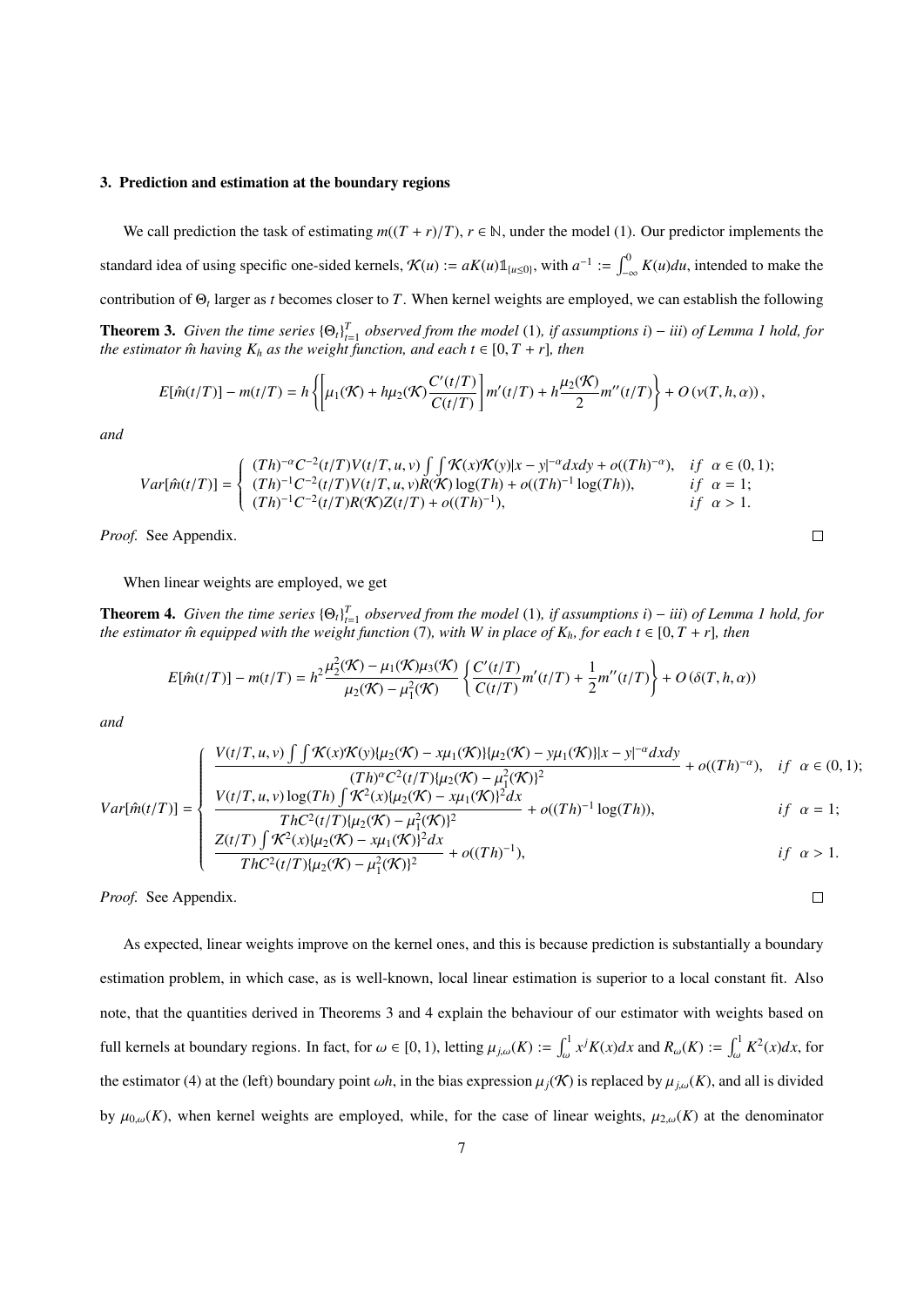is multiplied by  $\mu_{0,\omega}(K)$ . Concerning the variance expression,  $R(K)$  is replaced by  $R_{\omega}(K)$ , the integrals are taken on [ $\omega$ , 1] and all appears to be divided by  $\mu_{0,\omega}^2(K)$  when kernel weights are employed, while, for the case of linear weights,  $\mu_{2,\omega}(K)$  at the denominator is multiplied by  $\mu_{0,\omega}(K)$ .

## 4. Numerical results

#### *4.1. Simulated data*

We now consider an example in which *m* is a simple function, but with an error structure which is a circular version of an AR(1) model. Specifically we consider (1) with  $m(t/T) = 2 \tan^{-1}(0.01t - 10)$ ,  $t = 1, ..., T = 1000$  and errors  $\varepsilon_t$ satisfying

$$
\varepsilon_t = \operatorname{atan2}(2\sin(\varepsilon_{t-1}), 0.5\cos(\varepsilon_{t-1}) + 1)) + v_t
$$

where  $v_t$  are independent and identically distributed von Mises random variables with mean zero, and concentration  $\kappa$  = 5. An example dataset is shown in Figure 1 with the function *m* superimposed.



Figure 1: Simulated data from (1) with  $m(t/1000) = 2 \tan^{-1}(0.01t - 10)$  and  $\varepsilon_t = \tan 2(2 \sin(\varepsilon_{t-1}), 0.5 \cos(\varepsilon_{t-1}) + 1)) + v_t$  and  $v_t \sim vM(0, \kappa)$ .

We simulated 1000 datasets from this model, and for each dataset we computed a one-step ahead forecast. In each simulation we store  $\theta_{T+1}$  and  $\hat{\theta}_{T+1}$ , the latter of which is computed from a local constant estimator and a local linear estimator. In both cases, we choose the smoothing parameter by one-sided cross-validation (see next subsection for more detail) and, for reference purposes, by minimization of  $\sum_{t=1}^{T-1} (1 - \cos(\hat{m}((t+1)/T) - m((t+1)/T)))$ , in which  $\hat{m}$ is estimated by a local constant, or local linear estimate (regression over full range and not a boundary estimate). The results are shown in Table 1. We can note that the smoothing parameter to optimally estimate *m* over the full range of *t* compares poorly when used for forecasting with that designed for one-step ahead prediction. We also note that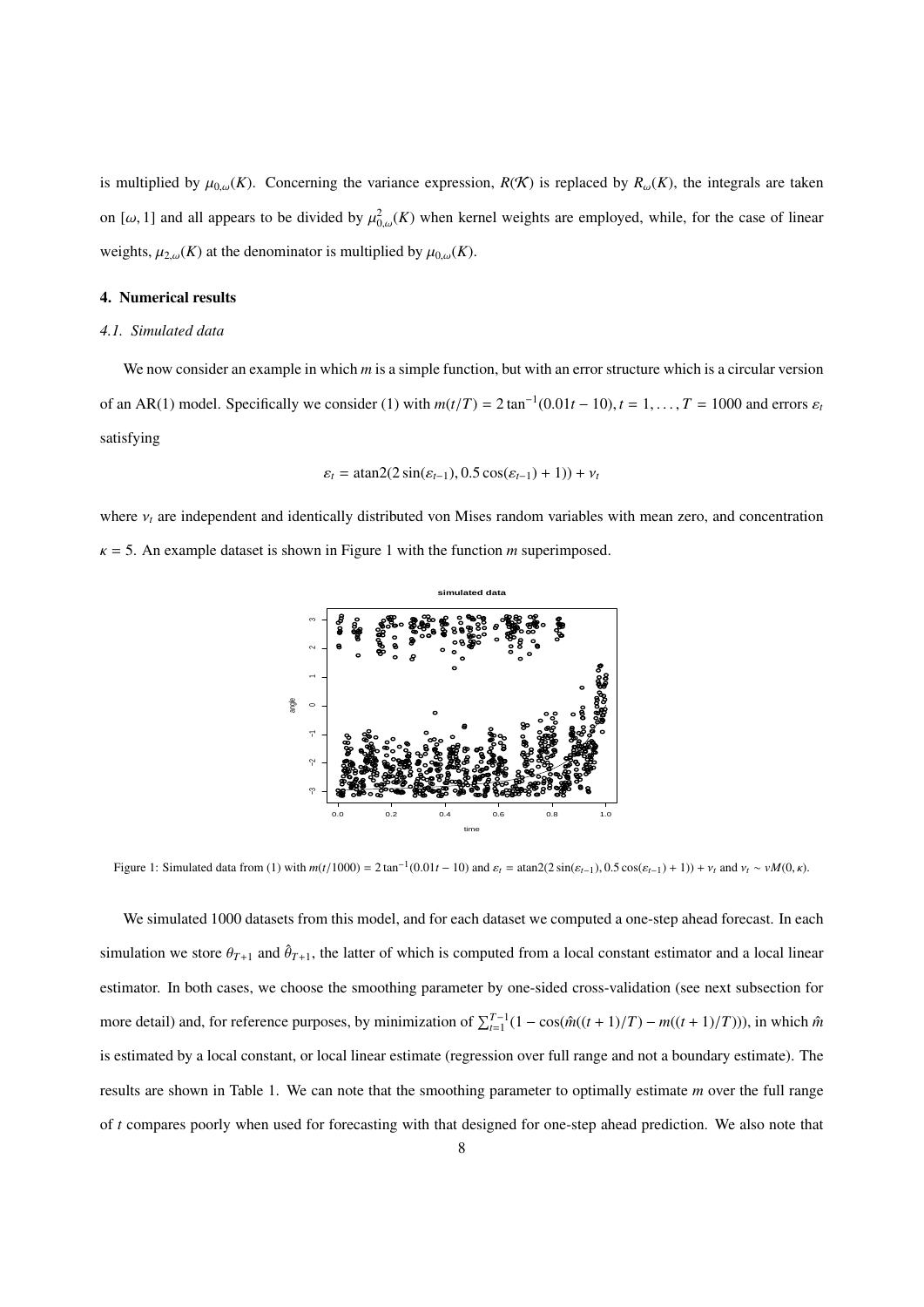for prediction of  $\theta_{T+1}$  the local linar estimator gives a smaller bias than the local constant estimator, but with a higher variance (lower  $\kappa$ ) and, overall, a slightly higher average error. Note also, that although we have used a maximum likelihood estimate of  $\kappa$  on the assumption of von Mises errors, we have observed that the distribution of  $\hat{m}((t+1)/T)$ is bimodal.

|                    | prediction of m                                |        |               |        |       |                           |        |               |        |       |
|--------------------|------------------------------------------------|--------|---------------|--------|-------|---------------------------|--------|---------------|--------|-------|
| smoothing selector | one-sided CV                                   |        |               |        |       | "optimal" over full range |        |               |        |       |
| forecast           | bias (SE)                                      |        | $\kappa$ (SE) |        | error | bias (SE)                 |        | $\kappa$ (SE) |        | error |
| local constant     | 0.029                                          | (0.03) | 1.79          | (0.07) | 0.339 | 1.019                     | (0.01) | 9.25          | (0.40) | 0.505 |
| local linear       | 0.014                                          | (0.03) | 1.59          | (0.07) | 0.380 | 0.681                     | (0.01) | 9.18          | (0.40) | 0.266 |
|                    | <b>prediction of <math>\theta_{T+1}</math></b> |        |               |        |       |                           |        |               |        |       |
| smoothing selector | one-sided CV                                   |        |               |        |       | "optimal" over full range |        |               |        |       |
| forecast           | bias (SE)                                      |        | $\kappa$ (SE) |        | error | bias (SE)                 |        | $\kappa$ (SE) |        | error |
| local constant     | 0.019                                          | (0.02) | 4.51          | (0.18) | 0.119 | 0.997                     | (0.03) | 1.75          | (0.07) | 0.645 |
| local linear       | 0.008                                          | (0.02) | 3.91          | (0.16) | 0.139 | 0.662                     | (0.03) | 1.76          | (0.07) | 0.483 |

Table 1: Comparison of forecasts over 1000 simulations from model. Average error was taken relative to *m* and pairwise relative to θ*T*+1, with bias and  $\kappa$  taken from maximum likelihood estimates assuming errors to be von Mises.

## *4.2. Wind direction data*

We illustrate our methodology for real data using historic wind direction data recorded by the National Oceanic and Atmospheric Admistration's National Data Buoy Center (http://www.ndbc.noaa.gov/historical data.shtml). We use standard meteorological data from 2009 monitored at station 41010 (120NM East of Cape Canaveral), which is automatically recorded every 30 minutes (at 20 and 50 past each hour). Wind direction (the direction the wind is coming from in degrees clockwise from true North) was converted to radians, and — for ease of presentation — taken to be on  $(-\pi, \pi]$  from true South. Due to some missing values, we consider a contiguous period of records from 14th February to 31st August (199 days). The 9552 values were subsampled every 12th observation (4 times per day) leading to a time series of length 796. It was decided to obtain one-step ahead forecasts as if in the month of August (final 124 values). The data, together with autocorrelation plots, are shown in Figures 2 & 3. Note that fitting an AR model to the sin of the angles, and selecting the model complexity by AIC leads to a model of order 20, with cosines leading to a model of order 7, and it is clear from the plots that there are long-range correlations.

For real data, the function  $m(\cdot)$  is unknown, so we take as our goal the problem of estimating  $\theta_{T+1}$ , given previous observations  $\theta_1, \ldots, \theta_T$  for  $T = 672, \ldots, 795$ . As a measure of accuracy we use

$$
\sum_{T=672}^{795} (1 - \cos(\hat{\theta}_{T+1|T} - \theta_{T+1})).
$$
\n(8)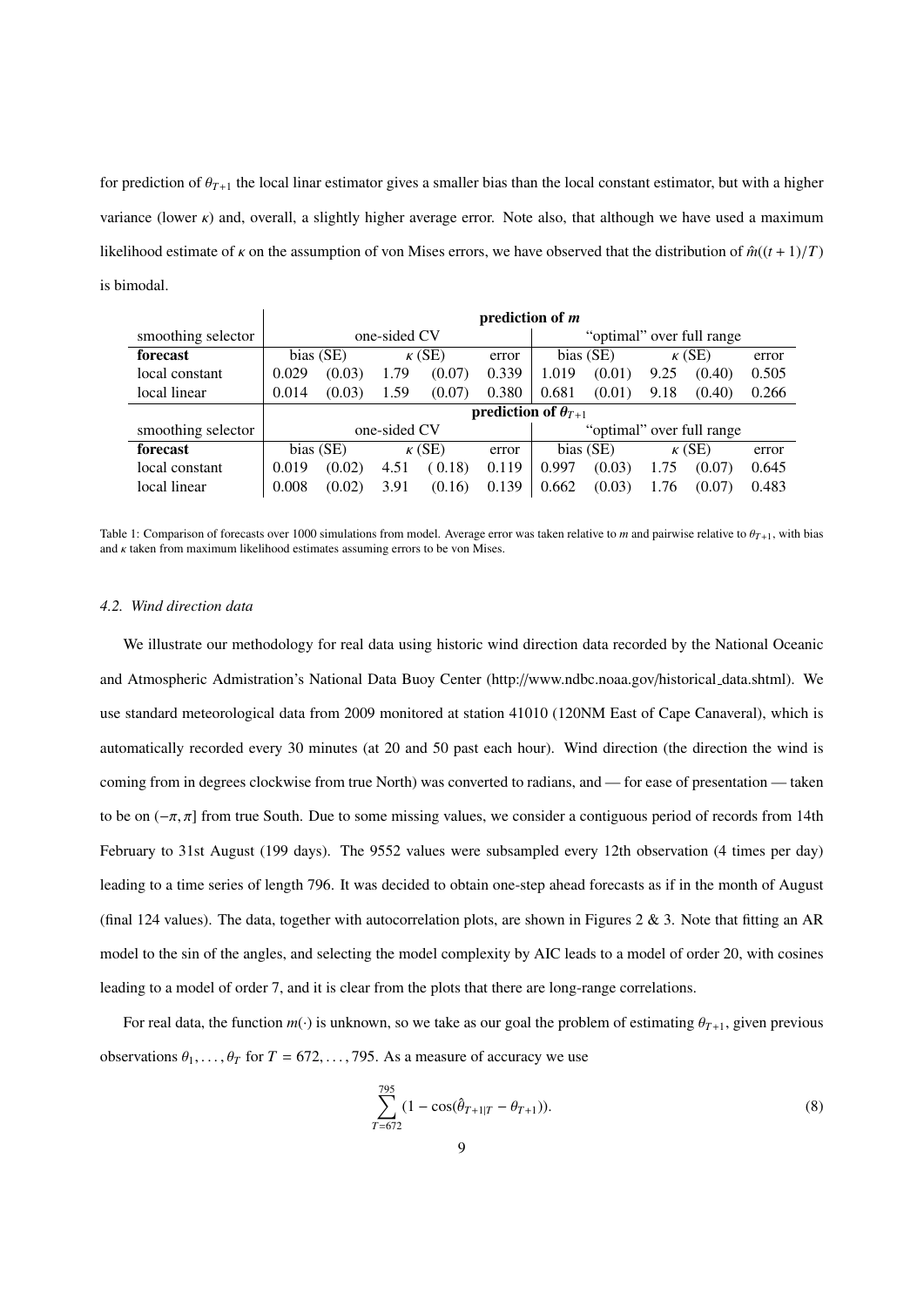

Figure 2: Wind directions (taken from South) 14th February – 31st August, 2009 sampled every 6 hours, starting at 2:50 a.m.. Dashed lines are used to join observations which are far apart on the circle (and so may be connected around the "back"). The vertical dotted line shows the period after which forecasting will be carried out.



Figure 3: Autocorrelations and partial autocorrelations of sin and cosine for the data. Dashed lines show approximate confidence 95% intervals.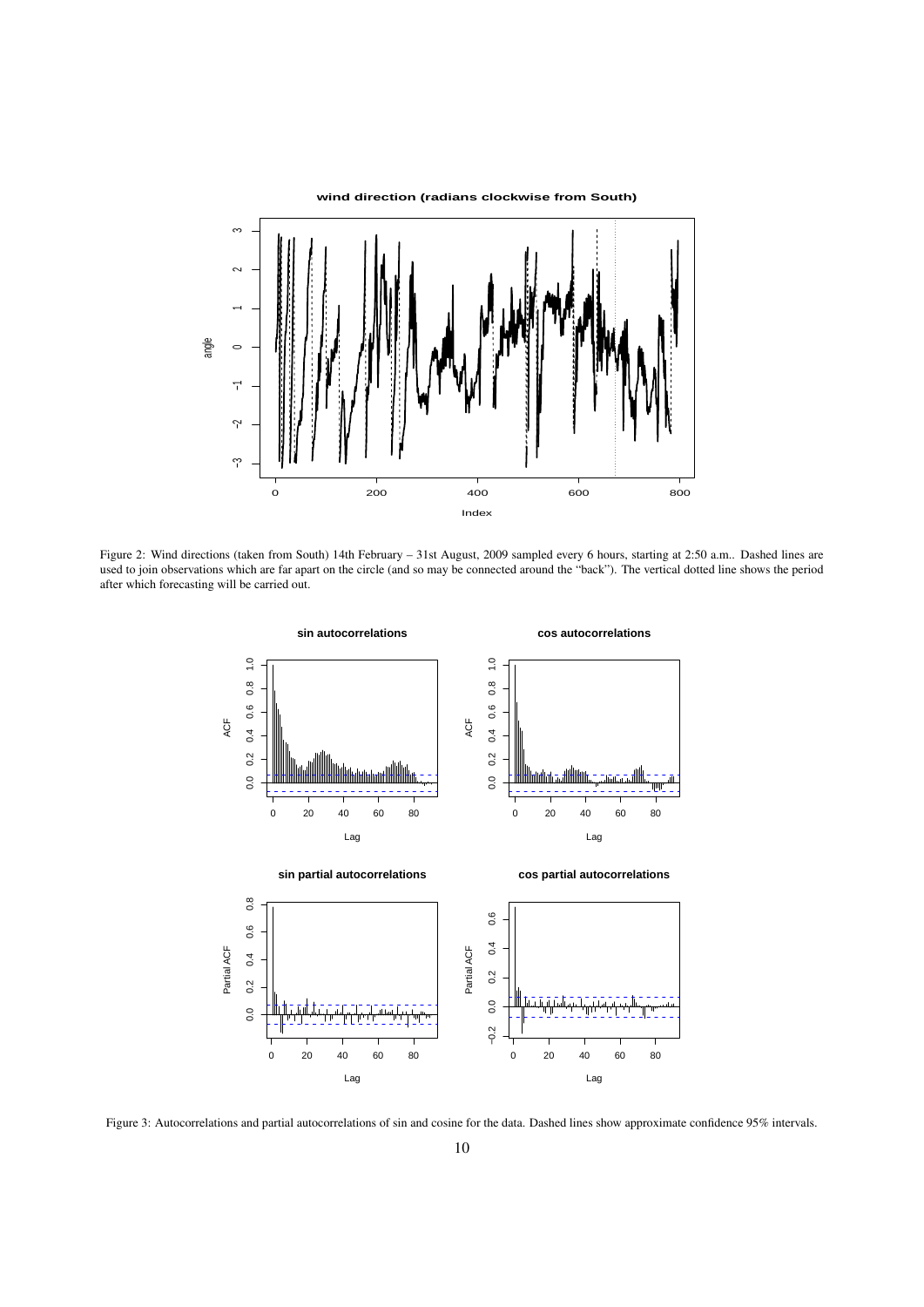We suppose that for each value of *T* we can select a (different) smoothing parameter by cross-validation, which is chosen to minimize the prediction error of the one-step ahead forecasts over the second half of the data. That is, for each *T* we choose the smoothing parameter to minimize:

$$
\sum_{t=T/2}^{T-1} (1 - \cos(\hat{\theta}_{t+1|t} - \theta_{t+1})).
$$
\n(9)

We use  $\hat{m}(\cdot)$  to obtain  $\hat{\theta}$  in which the estimator in Equation (4) is equipped with one-sided gaussian kernels. Note that the normalizing constant *a* cancels in the atan2 function, which simplifies computations.

We compare the results for nonparametric local constant and local linear estimators. As a benchmark, we also consider a parametric model in which we use a Möbius transformation (Downs & Mardia, 2002) where, for each  $T$ , we predict  $\theta_{T+1}$  using  $\alpha_T + 2 \tan^{-1}(w_T \tan(\theta_T - \beta_T))$ , with  $\alpha_T, w_T$  and  $\beta_T$  chosen to minimize (9). Despite the fact that the time series itself is somewhat erratic the selected smoothing parameters did not vary much — the ranges of concentration were  $(1.70, 1.76)$  and  $(4.17, 4.26)$  for local constant and local linear estimates, respectively. The predicted values were also very similar at most time points; the sum of errors (8) was 26.0 for local constant, 26.5 for local linear and 28.8 for the Möbius model. Figure 4 indicates which of the nonparametric forecasts was better at each time point, and it can be seen that— as expected — the local linear prediction tended to do better when there was a local trend.



Figure 4: Data for August (forecasting period), with indication of method which gave more accurate prediction. Symbols indicate that the error of the inferior method was at least 50% more than the preferred method.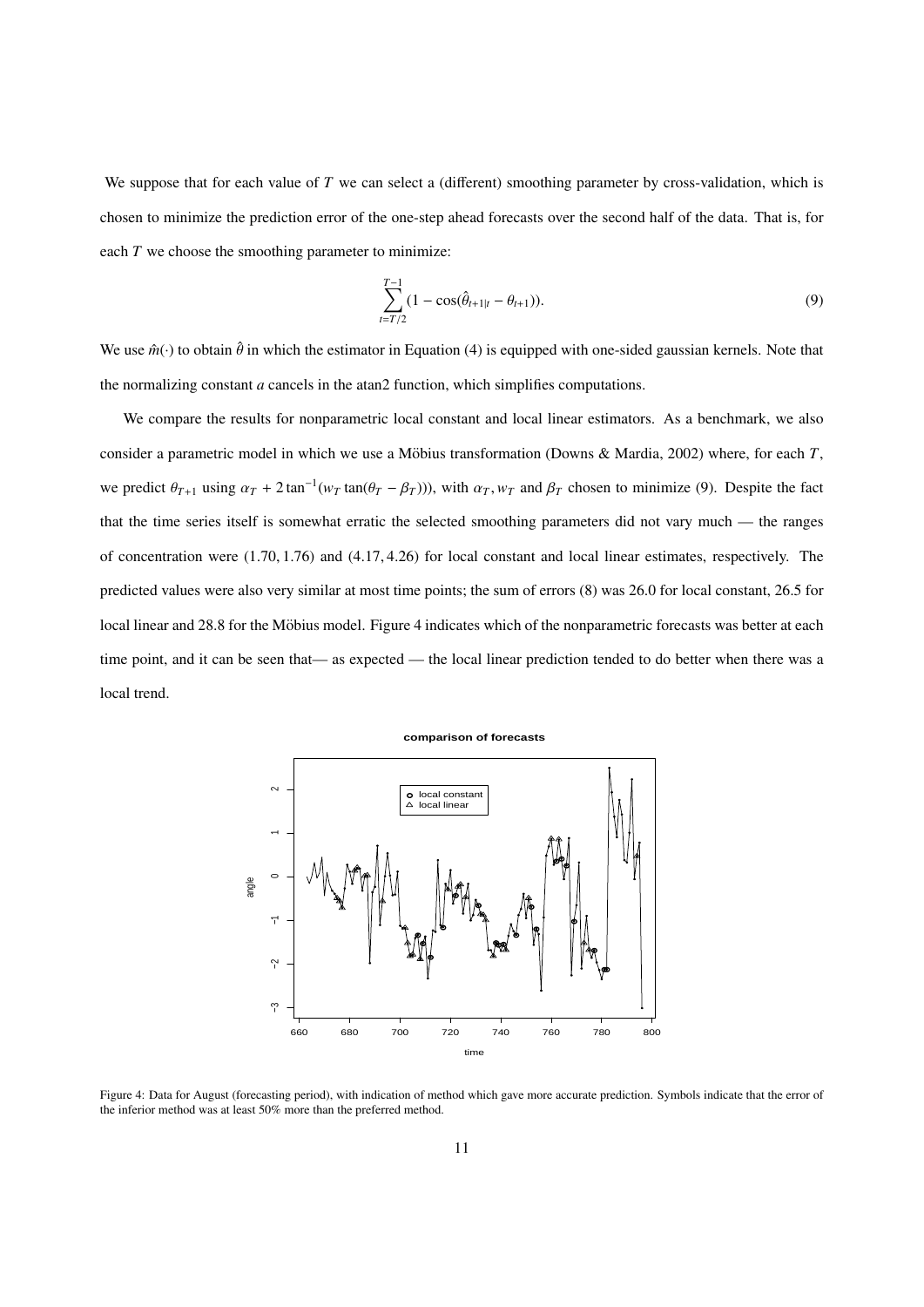# Appendix

*Proof of Lemma 1*. First observe that

$$
E[\hat{m}_j(t/T)] = T^{-1} \sum_{i=1}^T K_h(i/T - t/T)m_j(i/T),
$$

then, expand  $m_j(i/T)$  in Taylor series around  $t/T$ , and, for each  $\ell \ge 0$ , use the approximation

$$
T^{-1} \sum_{i=1}^{T} K_h(i/T - t/T)(i/T - t/T)^{\ell} = h^{\ell} \mu_{\ell}(K) + o(h^{\ell}), \qquad (10)
$$

and then use assumptions  $i$ ) −  $iii$ ).

Concerning the variance, first note that

$$
\Gamma_1(\ell) = s_{i/T} s_{(i+\ell)/T} \gamma_{cc}(\ell) + s_{i/T} c_{(i+\ell)/T} \gamma_{cs}(\ell) + c_{i/T} s_{(i+\ell)/T} \gamma_{sc}(\ell) + c_{i/T} c_{(i+\ell)/T} \gamma_{ss}(\ell),
$$

and

$$
\Gamma_2(\ell) = c_{i/T}c_{(i+\ell)/T}\gamma_{cc}(\ell) - c_{i/T}s_{(i+\ell)/T}\gamma_{cs}(\ell) - s_{i/T}c_{(i+\ell)/T}\gamma_{sc}(\ell) + s_{i/T}s_{(i+\ell)/T}\gamma_{ss}(\ell),
$$

hence use conditions  $a1$ ) −  $a3$ ) to get

$$
Var[\hat{m}_j(t/T)] = T^{-2} \sum_{i} \sum_{k} K_h(i/T - t/T) K_h(k/T - t/T) \Gamma_j(i - k)
$$

$$
\sim T^{-2} \sum_{i} \sum_{k} K_h(i/T) K_h(k/T) |i - k|^{-\alpha} Q_j(i/T, k/T).
$$

Now, for  $\alpha \in (0, 1)$ , by approximating the discrete sum by its integral, and after two Taylor series expansions we get

$$
Var[\hat{m}_j(t/T)] \sim (Th)^{-\alpha} \int \int K(x)K(y)|x-y|^{-\alpha} Q_j(hx, hy)dxdy
$$
  
=  $(Th)^{-\alpha} Q_j(u, v) \int \int K(x)K(y)|x-y|^{-\alpha} dxdy + o((Th)^{-\alpha}),$ 

and, for  $\alpha = 1$  and each  $c > 0$ ,

$$
Var[\hat{m}_j(t/T)] \sim (Th)^{-1} \int \int_{|x-y| > c/(Th)} K(x)K(y)|x-y|^{-1} Q_j(hx, hy)dxdy
$$
  
=  $(Th)^{-1} Q_j(u, v) \int K(x)dx \int_{|y| > c/(Th)} K(x+y)|y|^{-1}dy + O(hT^{-1})$   
 $\sim 2(Th)^{-1} Q_j(u, v)R(K) \log(Th) + o(T^{-1}h^{-1} \log(Th)).$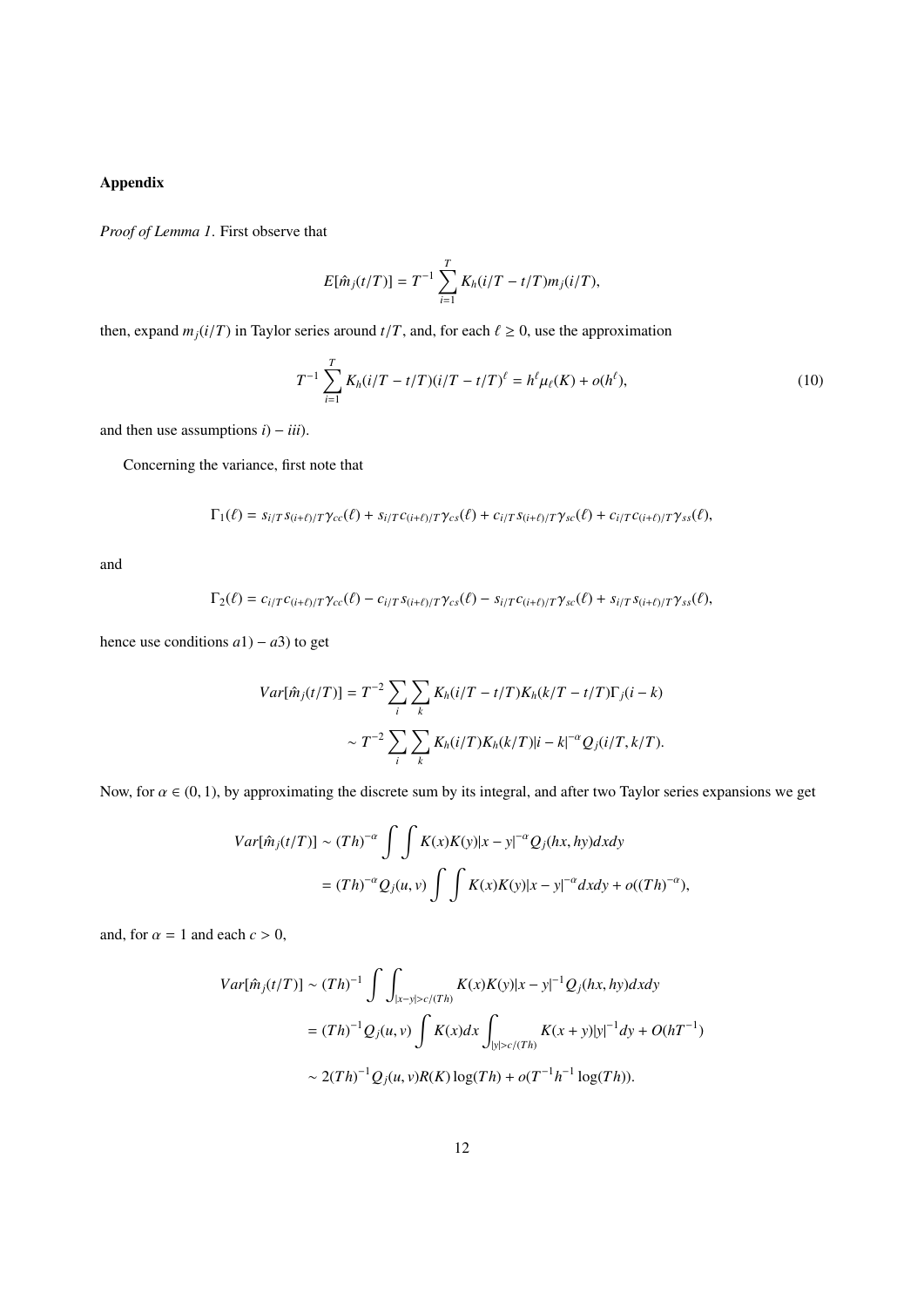where  $u \in (0, hx)$  and  $v \in (0, hy)$ . Finally, for  $\alpha > 1$ , we get

$$
Var[\hat{g}_j(t/T)] = T^{-2} \sum_{\ell=-\infty}^{+\infty} \Gamma_j(\ell) \sum_i K_h(i/T) K_h((i+\ell)/T)
$$

$$
= (Th)^{-1} \sum_{\ell=-\infty}^{+\infty} \Gamma_j(\ell) R(K) + o((Th)^{-1}).
$$

Concerning the covariance, first observe that

$$
Cov[sin(\Theta_i),cos(\Theta_k)] = s_{i/T}c_{k/T}\gamma_{cc}(i-k) - s_{i/T}s_{k/T}\gamma_{cs}(i-k) + c_{i/T}c_{k/T}\gamma_{sc}(i-k) - c_{i/T}s_{k/T}\gamma_{ss}(i-k),
$$

then reason as in the previous paragraph.  $\Box$ 

*Proof of Theorem 1.* For the bias, we start by expanding atan2( $\hat{m}_1$ ,  $\hat{m}_2$ ) in a Taylor series around ( $m_1$ ,  $m_2$ ), to get

$$
\hat{m} = m + \frac{1}{C} \left[ (\hat{m}_1 - m_1) f_c - (\hat{m}_2 - m_2) f_s \right]
$$
  
 
$$
- \frac{1}{C^2} \left[ \{ (\hat{m}_1 - m_1)^2 - (\hat{m}_2 - m_2)^2 \} f_c f_s + (\hat{m}_1 - m_1) (\hat{m}_2 - m_2) (f_c^2 - f_s^2) \right]
$$
  
 
$$
+ O((\hat{m}_1 - m_1)^3) + O((\hat{m}_2 - m_2)^3).
$$
 (11)

Now, taking expectations, and using the results in Lemma 1, from (11) it follows

$$
E[\hat{m}(t/T)] - m(t/T) = \frac{1}{C(t/T)} \{ E[\hat{m}_1(t/T) - m_1(t/T)] f_c(t/T) - E[\hat{m}_2(t/T) - m_2(t/T)] f_s(t/T) \} + O(\nu(T, h, \alpha))
$$
  
= 
$$
\frac{h^2 \mu_2(K)}{2C(t/T)} \{ m''_1(t/T) f_c(t/T) - m''_2(t/T) f_s(t/T) \} + O(\nu(T, h, \alpha))
$$
  
= 
$$
h^2 \mu_2(K) \left[ \frac{m''(t/T)}{2} + \frac{C'(t/T)m'(t/T)}{C(t/T)} \right] + O(\nu(T, h, \alpha)).
$$

To derive the variance, use the expansion

atan2(
$$
\hat{m}_1, \hat{m}_2
$$
)<sup>2</sup> = atan2( $m_1, m_2$ )<sup>2</sup> - 2 $\frac{m}{C}$ [( $\hat{m}_2 - m_2$ ) $f_s - (\hat{m}_1 - m_1)f_c$ ]  
\n $- 2\frac{m}{C^2}$ [( $\hat{m}_1 - m_1$ )<sup>2</sup> - ( $\hat{m}_2 - m_2$ )<sup>2</sup>] $f_c f_s + (\hat{m}_1 - m_1)(\hat{m}_2 - m_2)(f_c^2 - f_s^2)$ ]  
\n $+ \frac{1}{C^2}$ (( $\hat{m}_2 - m_2$ )<sup>2</sup> $f_s^2 + (\hat{m}_1 - m_1)$ <sup>2</sup> $f_c^2 - 2(\hat{m}_1 - m_1)(\hat{m}_2 - m_2)f_s f_c$ ]  
\n $+ O((\hat{m}_1 - m_1)^3) + O((\hat{m}_2 - m_2)^3),$ 

then, after taking expectations, and noting that  $E[(\hat{m}_j - m_j)^2] = Var[\hat{m}_j] + (E[\hat{m}_j] - m_j)^2$ , we obtain

$$
Var[\hat{m}(t/T)] \approx \frac{1}{C^2(t/T)} \left\{ f_s^2(t/T) \, Var[\hat{m}_2(t/T)] + f_c^2(t/T) \, Var[\hat{m}_1(t/T)] - 2f_s(t/T) f_c(t/T) \, Cov[\hat{m}_1(t/T), \hat{m}_2(t/T)] \right\},\tag{13}
$$

$$
\Box
$$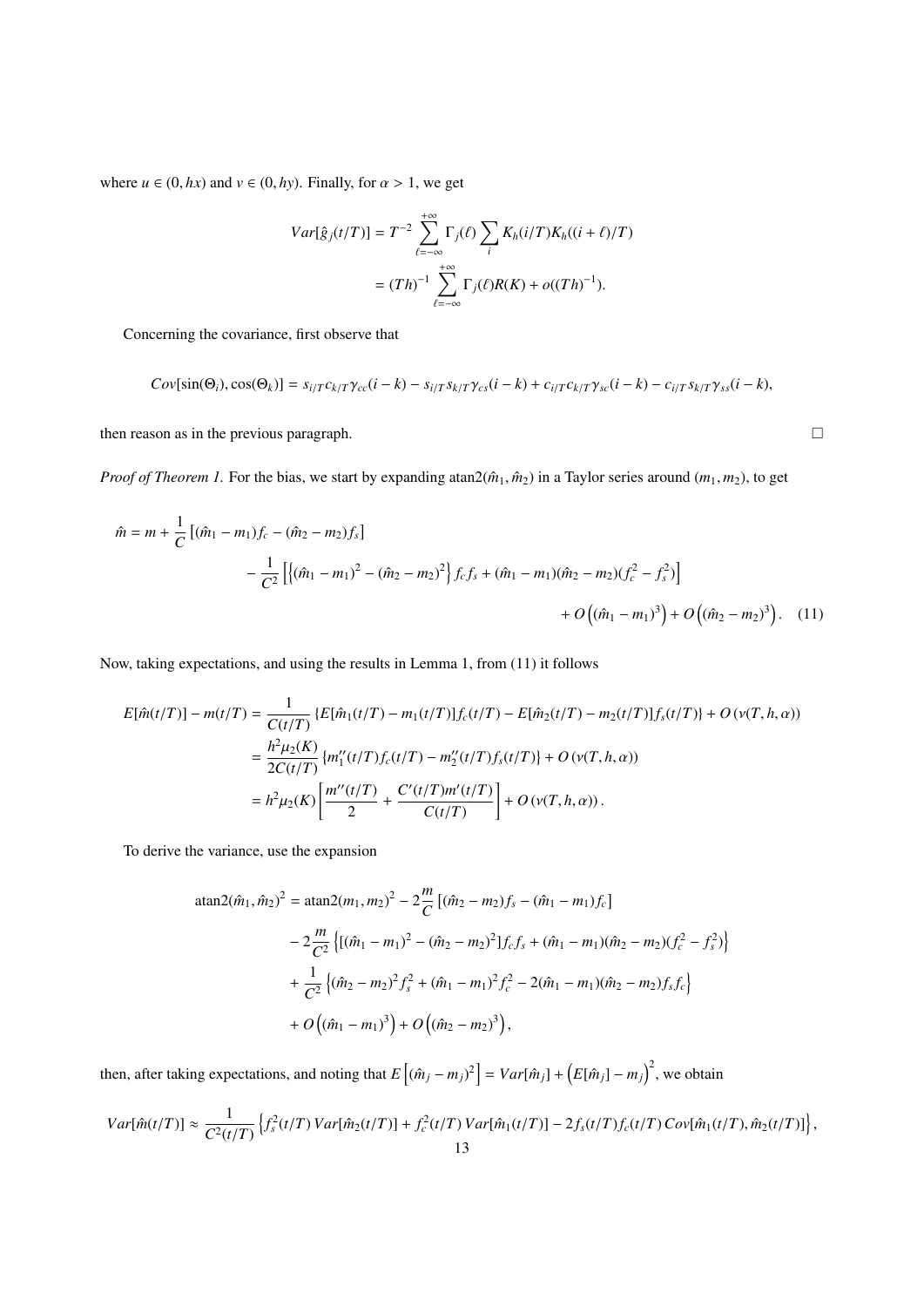and by Lemma 1 the result follows.

 $\Box$ 

*Proof of Lemma 2*. Recalling assumption *ii*), and the approximation (10), the weight function in (7) can be approximated by

$$
W(i/T - t/T) \sim T^{-1} K_h(i/T) h^2 \mu_2(K).
$$
 (12)

Consequently,

$$
E[\hat{m}_j(t/T)] = T^{-1}h^2\mu_2(K) \sum_{i=1}^T K_h(i/T - t/T)m_j(i/T).
$$

Hence, expanding  $m_i(i/T)$  in Taylor series around  $t/T$ , and using assumption *iii*) we get the result. To derive variance and covariance, use the approximation in (12), then reason as in the proof of Lemma 1.

*Proof of Theorem 2.* To derive the bias and variance, follow the arguments used in the proof of Theorem 1, by expanding atan2( $\hat{m}_1$ ,  $\hat{m}_2$ ) and atan2( $\hat{m}_1$ ,  $\hat{m}_2$ )<sup>2</sup> in a Taylor series around  $(h^2\mu_2(K)Cf_s, h^2\mu_2(K)Cf_c)$ , then apply the results provided by Lemma 2.

*Proof of Theorem 3.* By reasoning as in the proof of Lemma 1, we find that, for  $j \in \{1, 2\}$ ,

$$
E[\hat{m}_j(t/T)] = m_j(t/T) + h\mu_1(\mathcal{K})m'_j(t/T) + \frac{h^2}{2}\mu_2(\mathcal{K})m''_j(t/T),
$$

$$
Var[\hat{m}_j(t/T)] = \begin{cases} (Th)^{-\alpha} Q_j(u, v) \int \int \mathcal{K}(x) \mathcal{K}(y) |x - y|^{-\alpha} dx dy + o((Th)^{-\alpha}), & if \alpha \in (0, 1); \\ (Th)^{-1} Q_j(u, v) R(\mathcal{K}) \log(Th) + o((Th)^{-1} \log(Th)), & if \alpha = 1; \\ (Th)^{-1} \sum \Gamma_j(\ell) R(\mathcal{K}) + o((Th)^{-1}), & if \alpha > 1; \end{cases}
$$

and

$$
Cov[\hat{m}_1(t/T), \hat{m}_2(t/T)] = \begin{cases} (Th)^{-\alpha} U(u, v) \int \int \mathcal{K}(x) \mathcal{K}(y) |x - y|^{-\alpha} dxdy + o((Th)^{-\alpha}), & if \alpha \in (0, 1); \\ (Th)^{-1} U(u, v) R(\mathcal{K}) \log(Th) + o((Th)^{-1} \log(Th)), & if \alpha = 1; \\ (Th)^{-1} \sum \Gamma_3(\ell) R(\mathcal{K}) + o((Th)^{-1}), & if \alpha > 1, \end{cases}
$$

Hence, the arguments used in the proof of Theorem 1 yield the results.  $\Box$ 

*Proof of Theorem 4.* First of all, use the approximations

$$
\sum_{j=1}^{T} \mathcal{K}_h(j/T - t/T)(j/T - t/T)^{\ell} = h^{\ell} \mu_{\ell}(\mathcal{K}) + o(h^{\ell})
$$